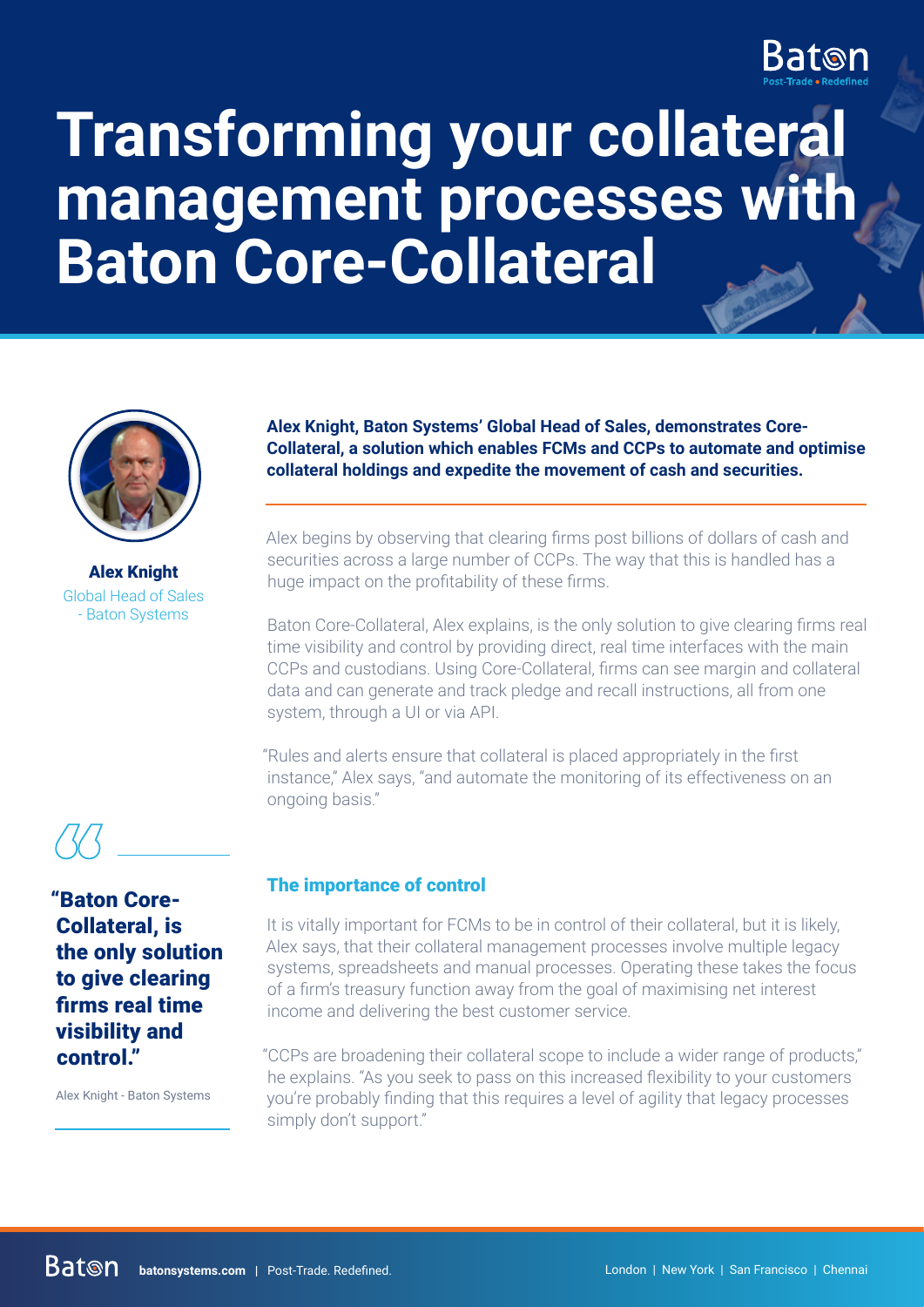

# "Baton uses damarka <u>and the set of the set of the set of the set of the set of the set of the set of the set of the set of the set of the set of the set of the set of the set of the set of the set of the set of the set of the set of </u> integration with the CCPs on your behalf, so we do all the hard work."

Alex Knight - Baton Systems

### Reaping the benefits

Alex describes how access to real time information via Baton facilitates better decision-making since firms can monitor CCP requirements, excesses and deficits in real time.

"Baton uses native integration to aggregate and normalise data efficiently within proprietary domain models," he says, going on to explain that Core-Collateral's rules and alerts can run on a continuous basis while Baton's connectivity to the CCPs give one consolidated point of entry for pledge and recall instructions for an entire business.

Since better data enables better and faster decisions, Alex explains, FCMs can reduce the overall value of collateral posted to CCPs by downsizing their buffers and managing excesses. "You can ensure that the collateral which is posted is as efficient and effective as possible, he says. "You can also ensure that the collateral posted to you by your clients can be moved efficiently and automatically on to the CCPs."

Overall, Core-Collateral allows firms to benefit from better control, higher net interest income and a more scalable business, with less dependency on manual processes.

"What really makes a difference," says Alex, "is that clearing members can benefit from two-way integration across multiple accounts and CCPs within just a few weeks. Baton uses its existing integration with the CCPs on your behalf, so we do all the hard work."

### The Solution

Going on to demonstrate Core-Collateral, Alex stresses that all data and functionality is available via API as well as UI.

He first demonstrates the Summary screen, which allows users to see at a glance their margin requirements and collateral on deposit across their universe of accounts and integrated CCPs, reminding viewers that the information is sourced by Baton directly from the CCPs, then normalised.

By toggling the 'Excess' column on the screen, Alex demonstrates how a user can see which account has the greatest excess or deficit, using intraday data from the CCPs. The screen also shows when the information was last updated and whether there is an outstanding margin call.

"Having access to intraday information is a game-changer," he says, explaining that if an account at a CCP is moving towards a deficit position and a margin

# "Having access to intraday information is a game-changer." *<u>(//)</u>*<br> **"Havii**<br> **to int**

Alex Knight - Baton Systems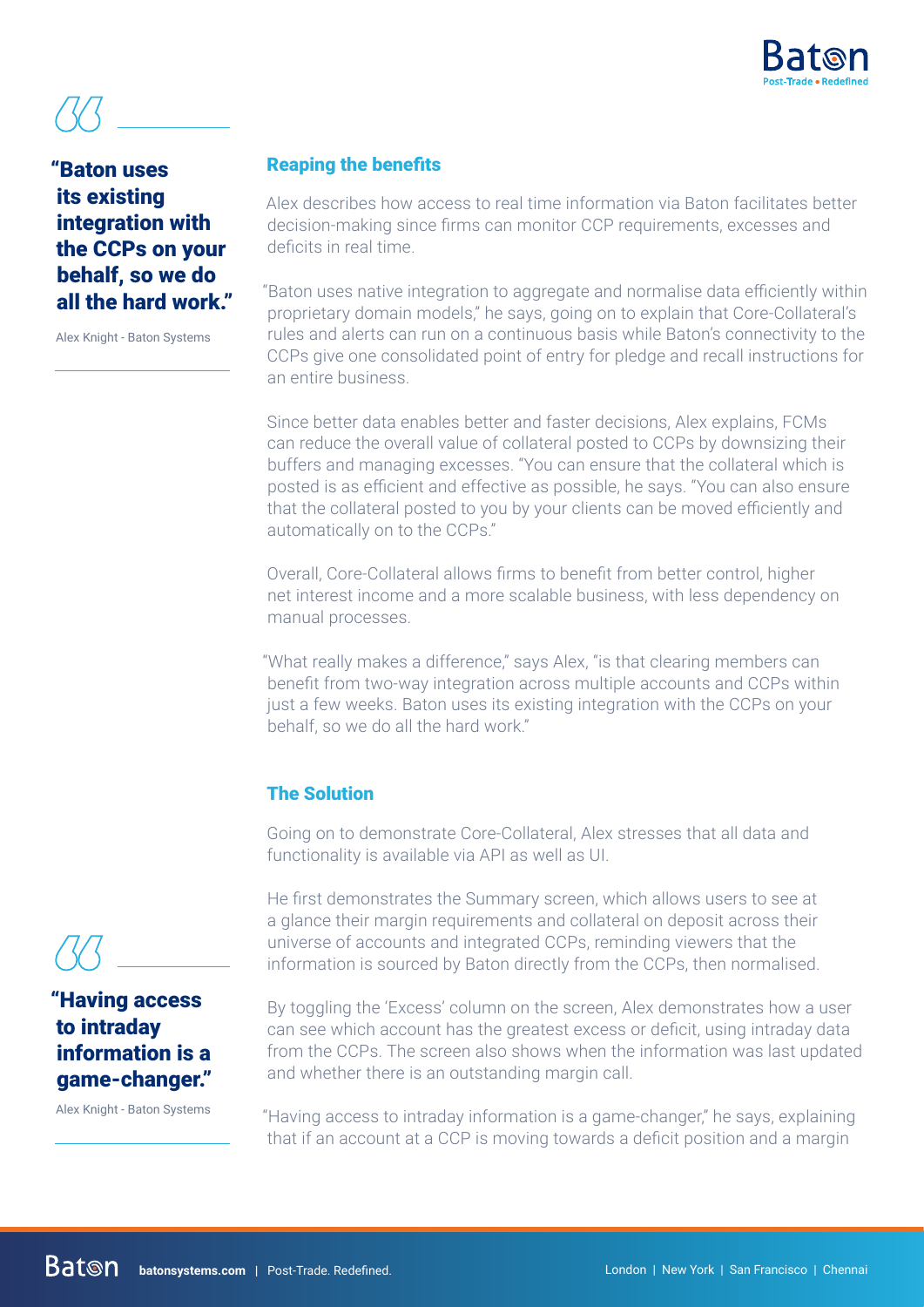# "You can instruct as many collateral moves as you like with confidence, accuracy and transparency." *({{\\frac{\frac{\frac{\frac{\frac{\frac{\frac{\frac{\frac{\frac{\frac{\frac{\frac{\frac{\frac{\frac{\frac{\frac{\frac{\frac{\frac{\frac{\frac{\frac{\frac{\frac{\frac{\frac{\frac{\frac{\frac{\frac{\frac{\frac{\frac{\frac{\*

Alex Knight - Baton Systems

call, it is possible to pre-position cheap-to-deliver securities, rather than waiting to have cash pulled from a PPS account, only to subsequently claw this cash back and replace it with securities.

The Longbox screen allows users to see the location of their assets at the various CCPs as well as information on haircuts, interest rates and collateral usage fees, and thus to identify any inefficiencies in the collateral posted.

"As well as representing the assets you have placed at the CCPs, we can also pull in the data from your custodians and nostro accounts through direct integration," Alex says. "So you have a real time view of the assets you have available to meet your obligations."

He goes on to explain that the aggregated and normalised data can be used with smart workflows and pre-configured rules to create alerts and actions according to a user's specific needs.

Since each CCP has its own eligibility criteria and mechanism for creating pledge and recall instructions, Alex says, most clearing members are constrained in terms of the number of moves they can make on any one day because of the manual processes involved. Even if the team can process the instructions, there is uncertainty as to whether those instructions will be accepted by the CCP.

"Core-Collateral provides a central venue for creating instructions or consuming them from an external source, for pre-validating them and for transmitting them to the CCPs and tracking their acceptance and their status," Alex says.

"Core-Collateral can be integrated with your existing systems so that there is no need to key in the payment or receipt instructions. You can instruct as many collateral moves as you like with confidence, accuracy and transparency."

### Clearing: a business striving for improvement in collateral processing

Following the Core-Collateral demo, Alex is joined by Jerome Kemp, President of Baton. Having spent a large part of his career building and running large clearing businesses, Jerome believes that there is still room for improvement in the collateral flow and optimisation space.

"Clearing is only going to grow," he says. "That's what the regulators want. Margin requirements will increase and this will translate to increased liquidity pressures on clearers."

Jerome says that there is a plethora of factors to juggle in order to optimise this process. He cites real-time transparency on margins at the CCPs, as well